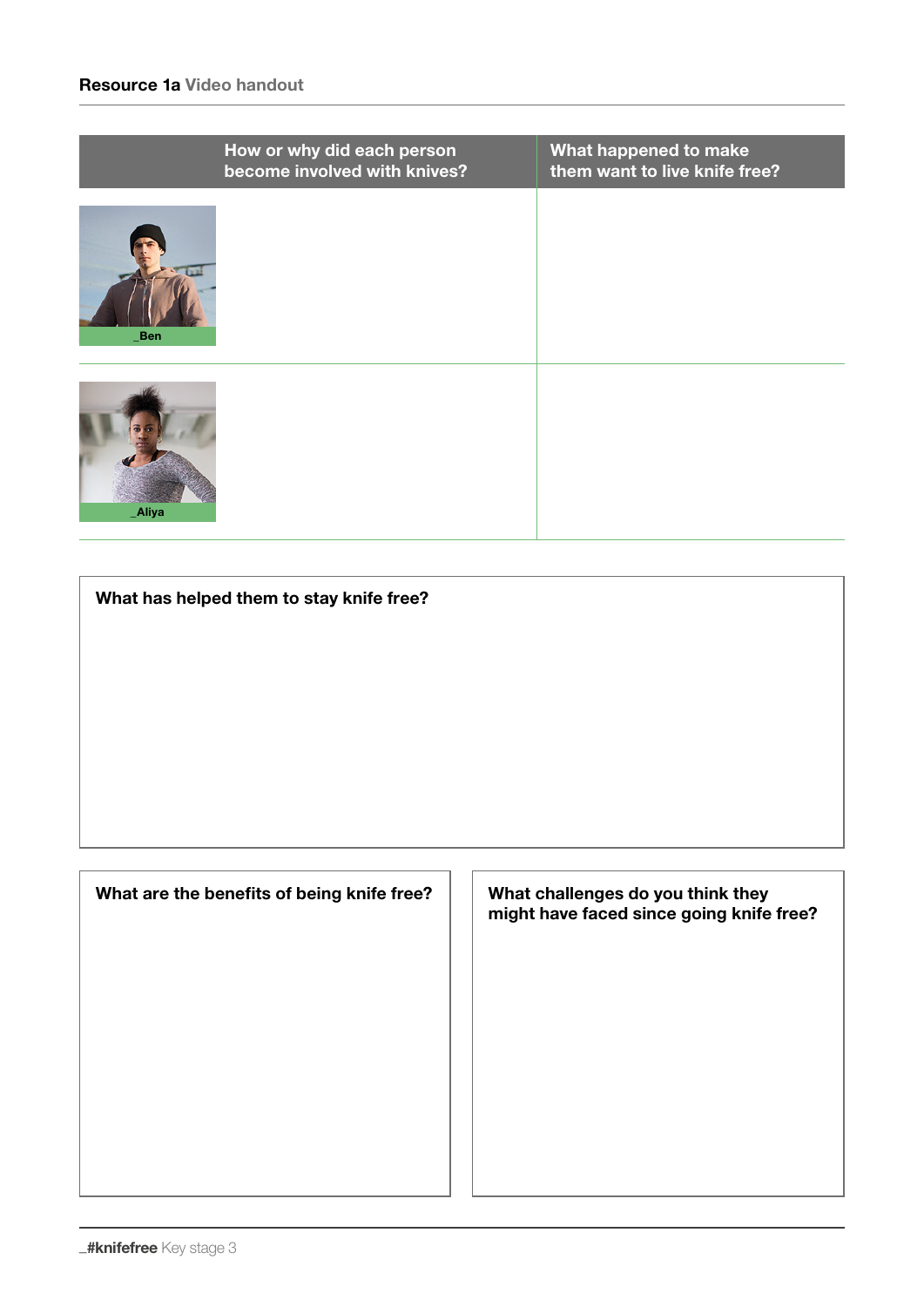## Resource 1b Teacher notes

NB: This sheet is intended to provide background information for teachers about the two real life stories shown in the knife free videos. It is not intended for direct use with students.

## Ben's story: In his own words

When I was 12, my best friend died in a stabbing. Fearing for my own safety, I started carrying a knife for protection. Two years later, I got in a fight and pulled my knife thinking it would protect me. It only made the situation worse and I was stabbed several times in the back. I almost died.

While I was recovering in hospital, my girlfriend made me realise that things had to change. She helped me see that for the sake of my family I needed to put down the knife. Now, as well as looking after my family, I spend time fixing and riding BMX bikes – a passion that gives me the headspace I need, and helps me see the possibilities in front of me.

I've been knife free since 31st August 2015.

## Aliya's story: In her own words

I was put into care when I was young and had to grow up very quickly. By the time I was 12, I was hanging around with older people who carried knives. I never carried myself, but I liked the feeling of safety from being around people who did.

When I was 15, I saw someone I knew get stabbed repeatedly right in front of me by a group of guys. I heard later that he was killed in the attack. This affected me very deeply and I began to think about the risks of carrying a knife.

I swore then that I would never pick up a knife, and decided to stay away from friends who carried. It wasn't an easy decision, but I felt I had no other option after seeing how quickly things had got out of control that night.

Now I concentrate on getting my message out to others through dancing and work as a youth ambassador. By helping other young girls to express themselves and make the right choices, I am able to put the past behind me.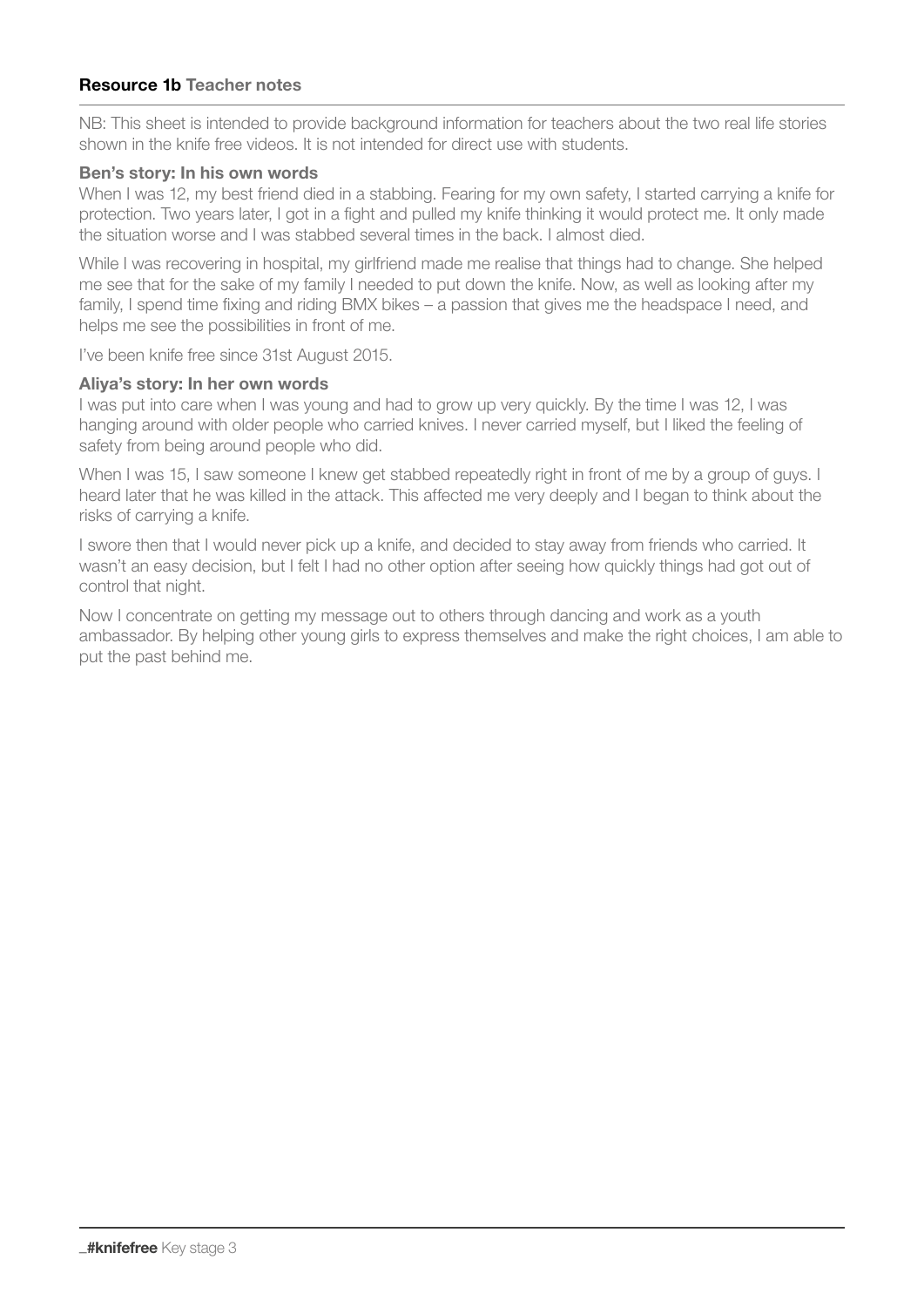| A person can<br>get up to four<br>years in prison<br>for carrying<br>a knife                                                                  | An argument<br>would get<br>out of control<br>quickly if<br>someone<br>had a knife                             | It will be harder<br>for a person<br>to achieve<br>their goals<br>and ambitions<br>if they are<br>involved in<br>knife crime | A person<br>could end up<br>in hospital if<br>attacked by<br>a knife                                                                       |
|-----------------------------------------------------------------------------------------------------------------------------------------------|----------------------------------------------------------------------------------------------------------------|------------------------------------------------------------------------------------------------------------------------------|--------------------------------------------------------------------------------------------------------------------------------------------|
| A person can<br>get a criminal<br>record for<br>carrying<br>a knife                                                                           | A person will<br>carry around<br>a lot of guilt if<br>they have seen<br>or been part<br>of an attack           | <b>Friends who</b><br>don't carry<br>knives may<br>choose to stop<br>hanging out                                             | A person<br>can die from<br>a knife attack                                                                                                 |
| A person who<br>uses a knife<br>to attack<br>someone<br>can get a life<br>sentence of<br>25 years in<br>prison                                | A person's<br>friends and<br>family would<br>be really<br>disappointed<br>and upset<br>if they got<br>arrested | A person's<br>family would<br>be constantly<br>worried about<br>them                                                         | A person who<br>carries a knife<br>could have it<br>used against<br>them                                                                   |
| It will be<br>harder to get<br>into college,<br>university, a job<br>or even travel<br>to different<br>countries with<br>a criminal<br>record | People who<br>carry a knife<br>often have<br>an increased<br>feeling of<br>danger, fear<br>and stress          | People who<br>have survived<br>knife incidents<br>are often<br>left with<br>permanent<br>life-changing<br>injuries           | A person<br>carrying<br>a knife or<br>spending time<br>with people<br>who do, risks<br>their friends<br>being injured in<br>a knife attack |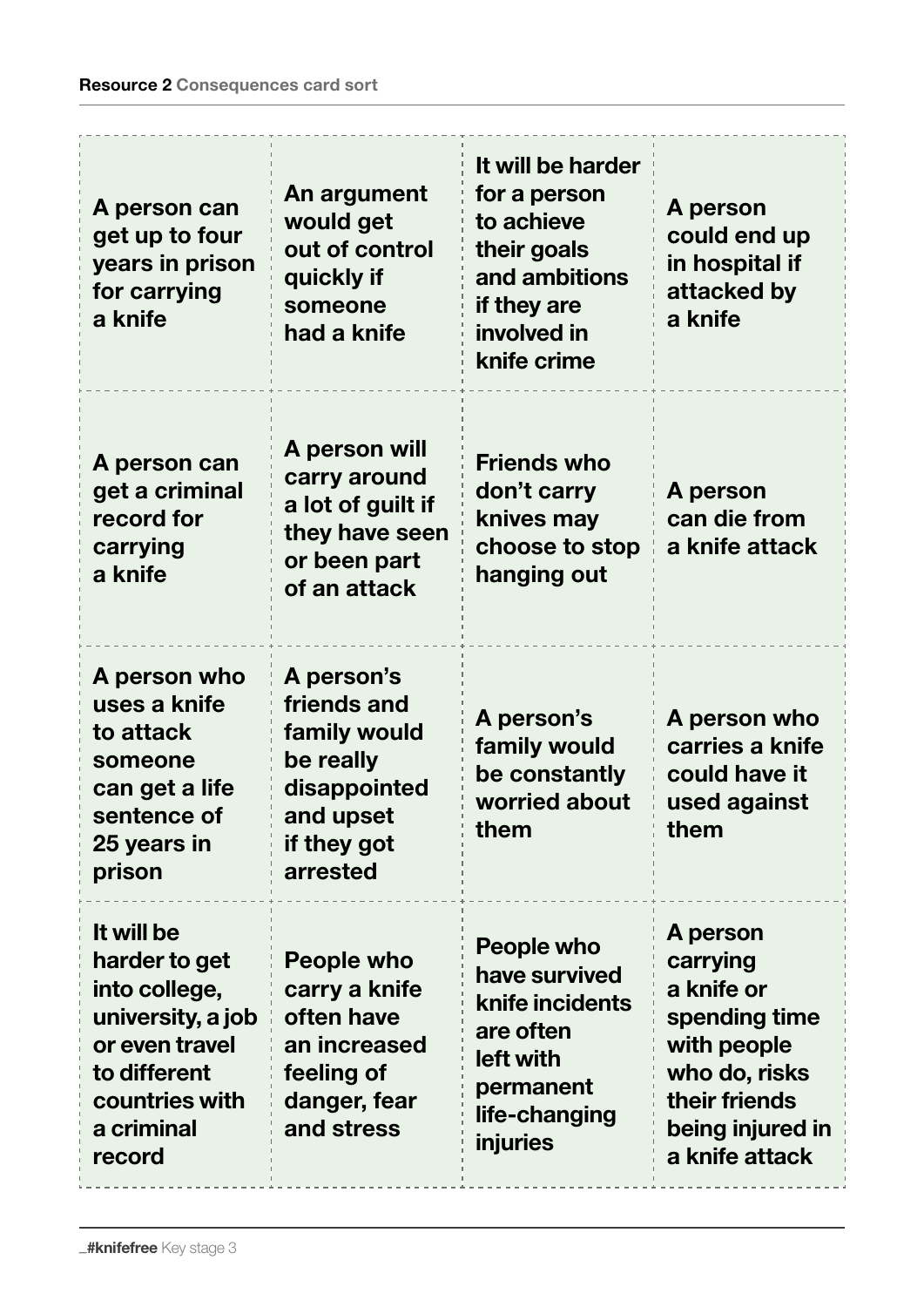| <b>Legal</b><br>A person can<br>get up to four<br>years in prison<br>for carrying<br>a knife | <b>Social</b><br>An argument<br>would get out of<br>control quickly if<br>someone<br>had a knife                        | <b>Personal</b><br>It will be harder<br>for a person<br>to achieve<br>their goals and<br>ambitions if they<br>are involved in<br>knife crime | <b>Physical</b><br>A person<br>could end up<br>in hospital if<br>attacked by<br>a knife |
|----------------------------------------------------------------------------------------------|-------------------------------------------------------------------------------------------------------------------------|----------------------------------------------------------------------------------------------------------------------------------------------|-----------------------------------------------------------------------------------------|
| <b>Legal</b><br>A person can<br>get a criminal<br>record for<br>carrying a knife             | <b>Personal</b><br>A person will<br>carry around a<br>lot of guilt if they<br>have seen or<br>been part<br>of an attack | <b>Social</b><br>Friends who<br>don't carry<br>knives may<br>choose to stop<br>hanging out                                                   | <b>Physical</b><br>A person<br>can die from<br>a knife attack                           |
| <b>Legal</b><br>A person who<br>uses a knife to                                              | <b>Social</b><br>A person's<br>friends and                                                                              | <b>Personal</b><br>/social<br>A person's                                                                                                     | <b>Physical</b><br>A person who<br>carries a knife                                      |
| attack someone<br>can get a life<br>sentence of<br>25 years in<br>prison                     | family would<br>be really<br>disappointed<br>and upset if they<br>got arrested                                          | family would<br>be constantly<br>worried about<br>them                                                                                       | could have it<br>used against<br>them                                                   |